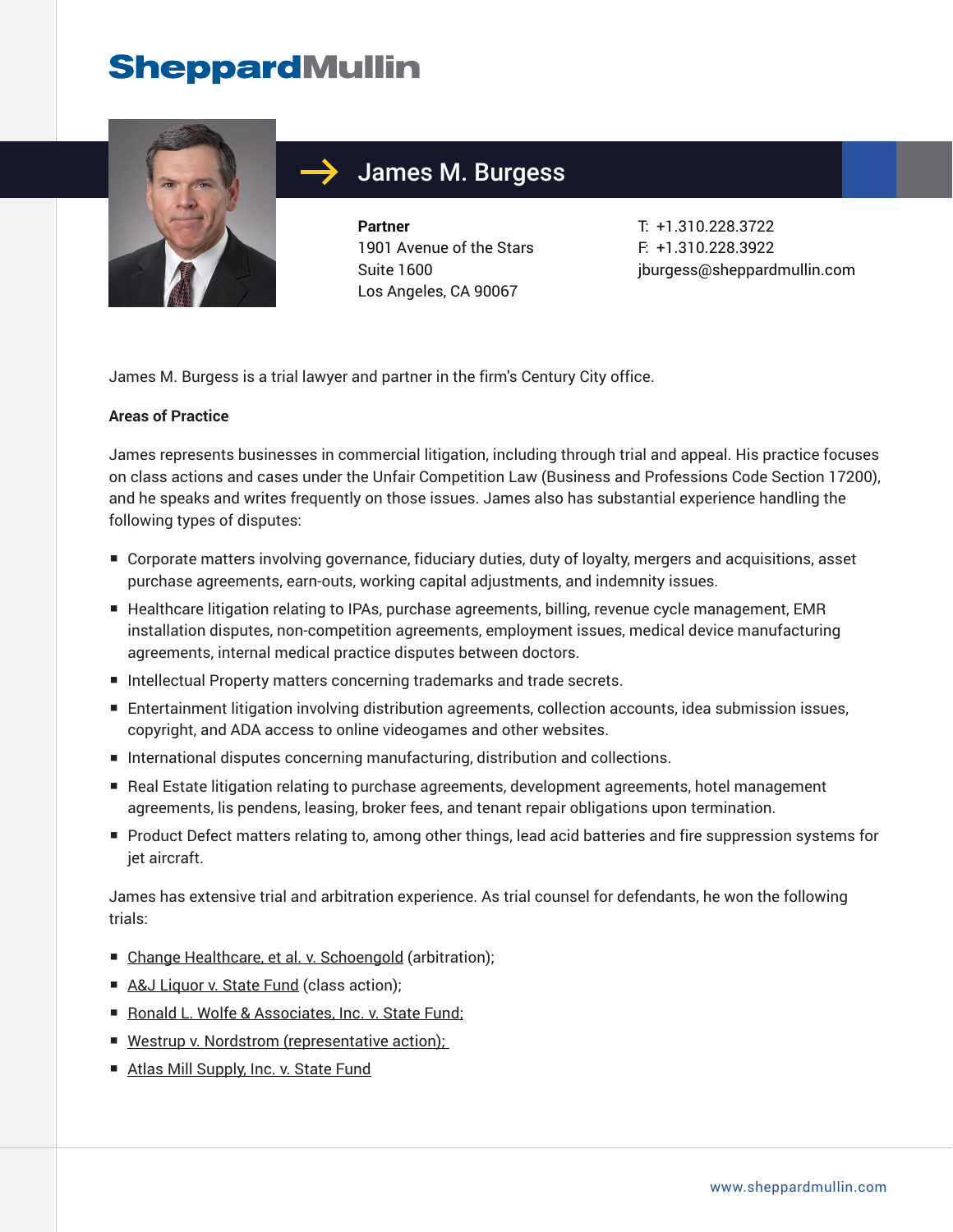As trial counsel for plaintiffs or cross-complainants, he has won over \$50 million in settlements or judgments for various clients.

He also has substantial appellate and federal case experience that resulted in the following published cases;

- Advanced Building Maintenance v. State Compensation Insurance Fund (1996) 49 Cal. App. 4th 1388;
- Scheffield Medical Group, Inc. v. Workers' Compensation Appeals Board (1999) 70 Cal. App. 4th 868;
- Conversive, Inc. v. Conversagent, Inc. (C.D. Cal. 2006) 433 F.Supp.2d 1079, 79 U.S.P.Q.2d 1284;
- Mitan v. Feeney (C.D.Cal. 2007) 497 F.Supp.2d 1113, 68 Fed.R.Serv.3d 809;
- Koszdin v. State Compensation Ins. Fund (2010) 186 Cal. App. 4th 480;
- Fenton v. Balick, 821 F. Supp. 2d 755 (E.D. Pa. 2011).

#### Other opinions include:

- A&J Liquor v. State Comp. Ins Fund (2003) 2003 WL 21419826 affirmed at 2006 WL 806767;
- In Re Judicial Assistance Pursuant to 28 USC 1782 by Macquarie Bank, Ltd., (D.Nev. 2015) 2015 WL 3439103 affirmed at 2015 WL 7258483;
- Stern v. Sony Corp. (C.D.Cal. 2010) 2010 WL 8022226, affirmed by Stern v. Sony Corp., (9<sup>th</sup> Cir. 2011) 2011 WL 5854299;
- Wall Units v. State Comp. Ins. Fund (2008 2 Cal. WCC 652;
- American Recycling Int'l, Inc. v. State Comp. Ins. Fund (2006) 2006 WL 1101646;
- State Comp. Ins. Fund v. Notis Enterprises, Inc. (2014) 2014 WL 5317862;
- Atlas Mill Supply v. State Comp. Ins. Fund (1996) 22 Trials Digest 2d 54, 1996 WL 526070;
- Landshark, LLC v. First Look Studios, Inc. (2011) 2011 WL 1360365.

#### **Honors**

Southern California Super Lawyer, Super Lawyers, 2012-2020, 2022

*St. James Inn,* Father Pat Traynor Award for exemplary community service, 2015.

*Catholic Charities of Los Angeles,* Scott and Jean Adam Light of Christ Award for outstanding community service, 2011.

*State Bar of California,* Wiley W. Manual Certificate for Pro Bono Legal Services, 2010. *Martindale-Hubbell,* AV Preeminent Rating.

### **Experience**

#### **Representative Matters**

■ A&J Liquor Co., et al. v. State Fund: Mr. Burgess was trial counsel for State Fund in this certified class action, which involved allegations of premium overcharging due to allegedly excessive reserves set by adjusters. After a seven month bench trial involving over 50 witnesses and 1,200 exhibits, the court entered a judgment in favor of State Fund and against the plaintiffs and a class of over 160,000 policyholders. The judgment was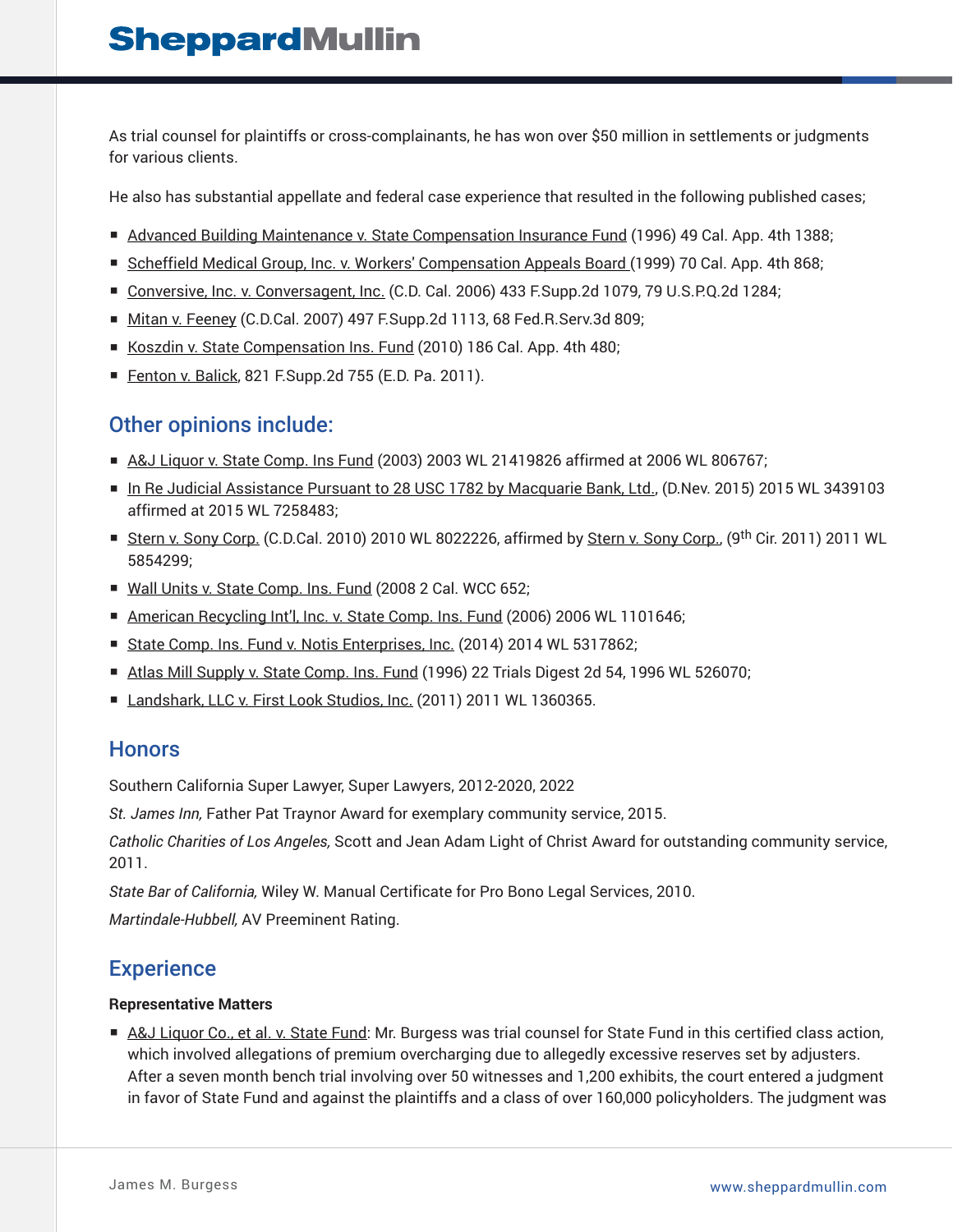affirmed in full by the Court of Appeal.

- Westrup v. Nordstrom: He was lead trial counsel for Nordstrom in a 17200 class action that was tried in Los Angeles Superior Court as a representative action. The plaintiff contended Nordstrom collected excess sales tax reimbursements when merchandise certificates distributed pursuant to a rewards program were redeemed. The Court held that Nordstrom did not engage in any unlawful, unfair or fraudulent business conduct and that it collected the proper amount of sales tax.
- Ronald L. Wolfe & Assoc. v. State Fund: He was lead trial counsel for State Fund in an insurance bad faith case arising out of the cancellation of an insurance policy. The plaintiff sought compensatory and punitive damages. The trial resulted in a unanimous defense verdict in favor of State Fund in the Santa Barbara Superior Court.
- Ohline Corporation, American Recycling and Wall Units v. State Fund: Mr. Burgess represented State Fund in this class action brought by approximately 25,000 policyholders who sought \$40 million in damages. After two appeals, the case was later dismissed by the Court in its entirety, with prejudice, for no payment of money. The plaintiffs' counsel had filed at least 8 similar lawsuits and had never before lost class certification. Other carriers paid many millions to settle similar cases.
- Acro Constructors v. State Fund: He represented State Fund in this class action brought by policyholders who alleged that State Fund improperly failed to distribute dividends to policyholders. The case was dismissed upon State Fund's demurrer. The Court ruled that State Fund did not have a duty to declare or maximize dividends.
- State Fund v. Cover-All, Inc., et al.: He represented State Fund in this fraud and collections case. The Plaintiff agreed to pay \$6.3 million – the full amount claimed. The corporate defendant also was convicted of insurance fraud.
- Conversive, Inc. v. Conversagent, Inc.: He was lead trial counsel for plaintiff Conversive in a trademark infringement action. After the Court granted partial summary judgment and issued a preliminary injunction precluding the Defendant from using its top line brand, company name and website domain name, the Defendant settled by agreeing to a permanent injunction, and paying \$400,000 in Plaintiff's attorney's fees.
- Atlas Mill Supply v. State Fund: Mr. Burgess was trial counsel for State Fund in this insurance bad faith case arising out of allegations of claims mishandling and over-reserving. After trial, the jury returneda unanimous defense verdict in favor of State Fund in the Los Angeles County Superior Court.
- Go Motorboards v. EnerSys: He was lead trial counsel for EnerSys in a product liability case arising out of the sale of batteries to an electric scooter manufacturer. The Court dismissed all fraud claims with prejudice. After the deposition of the plaintiff's expert, the Plaintiff dismissed its entire case with prejudice and agreed to entry of judgment for the full amount of EnerSys' counterclaim.

### Articles

- Adding Business Owners To Judgment Got Easier In Calif. *Law360*, 01.09.2014
- Courts Cling to Tradition on CAFA Removal Burden 05.15.2006
- Class-Action Puts New Limits on Plaintiffs, Venue *Los Angeles Daily Journal*, 03.04.2005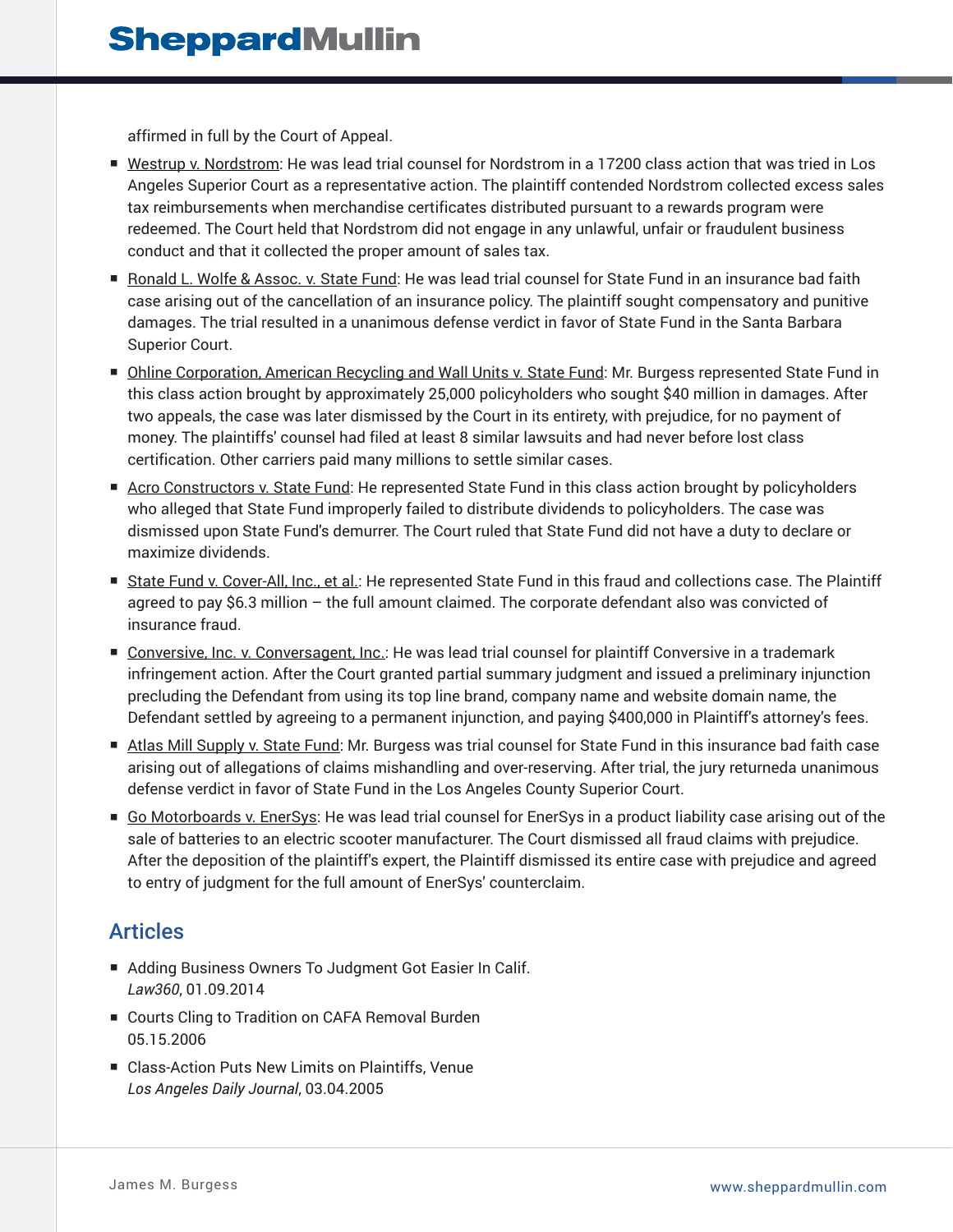- Toss Suits Affected By Proposition 64 11.17.2004
- Unfair-Competition Law Reform May Encourage Class Actions 08.25.2004
- adbriefs Winter 2004
- *"Unfair Competition Law Reform May Encourage Class Actions,"Daily Journal (August 25, 2004).* This article discusses the fact that the changes resulting from Proposition 64 might encourage some plaintiffs to file class actions
- *"Broad Unfair Competition Standing To Be Reviewed,"* Daily Journal (1999). This article discusses the dilemma facing the Supreme Court in Kraus and Cortez and the need to alter the broad standing rules under the Unfair Competition Law. This issue was later addressed by Proposition 64
- *"Agencies Can't Sue Under Unfair Competition Law,"* Daily Journal(June 8, 1998). This article discusses the fact that government agencies are not within the definition of a "person" that can sue or be sued under the Unfair Competition Law, Business & Professions Code Section 17200. Several decisions were issued after this article was published which followed the conclusion of the article

#### **Healthcare Law Blog Posts**

- "California Court of Appeal Makes It Easier to Add Business Owners to a Judgment," January 7, 2014
- "When Is a Non-Binding Term Sheet or Letter of Intent Enforced as a Binding Contract?" September 11, 2013

#### Media Mentions

LA Partner Jim Burgess Talks the Value of Giving Back *USC Law Magazine*, 07.2019

### Speaking Engagements

Numerous MCLE presentations and speeches concerning strategies for defending against Unfair Competition Law claims, as well as the impact of the federal Class Action Fairness Act.

Participated in two televised debates in favor of Proposition 64, which was passed by the voters in November 2004 and significantly reformed the Unfair Competition Law.

### Memberships

*Legal Aid Foundation of Los Angeles*, President (2018-Present), Secretary (2014-2018), Board Member (2013 present).

*Marymount High School*, Los Angeles, Secretary (2012-2016), Board Member (2010-2019).

*Association of Business Trial Lawyers*, Board Member (2009-2013).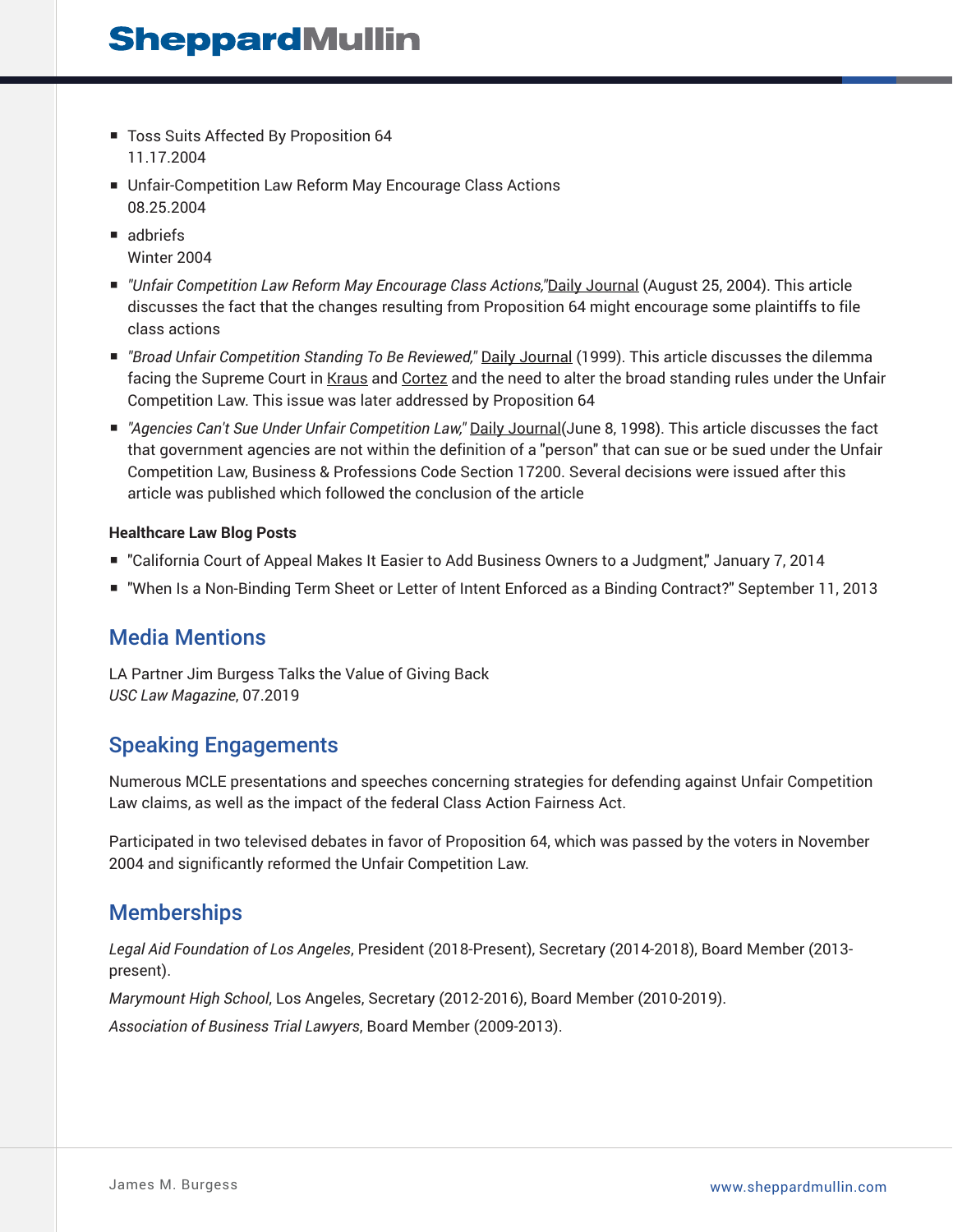#### **Practices**

Litigation Class Action Defense Insurance Litigation Toxic Tort and Product Liability Entertainment, Technology and Advertising Intellectual Property False Advertising, Lanham Act and Unfair Competition Trademarks and Trade Dress Alternative Dispute Resolution **Healthcare** International Reach Korea

#### **Industries**

Entertainment, Technology and Advertising **Healthcare** Insurance Life Sciences

### **Education**

J.D., University of Southern California Law Center, 1990, *Order of the Coif*

B.A., Claremont McKenna College, 1984

### Admissions

California District of Columbia United States Supreme Court United States Courts of Appeals for the Ninth Circuit and District of Columbia Circuit United States District Courts for the Central, Northern, Eastern and Southern Districts of California, and the District of Columbia

*Pro hac vice* admissions include: Eastern District of Pennsylvania